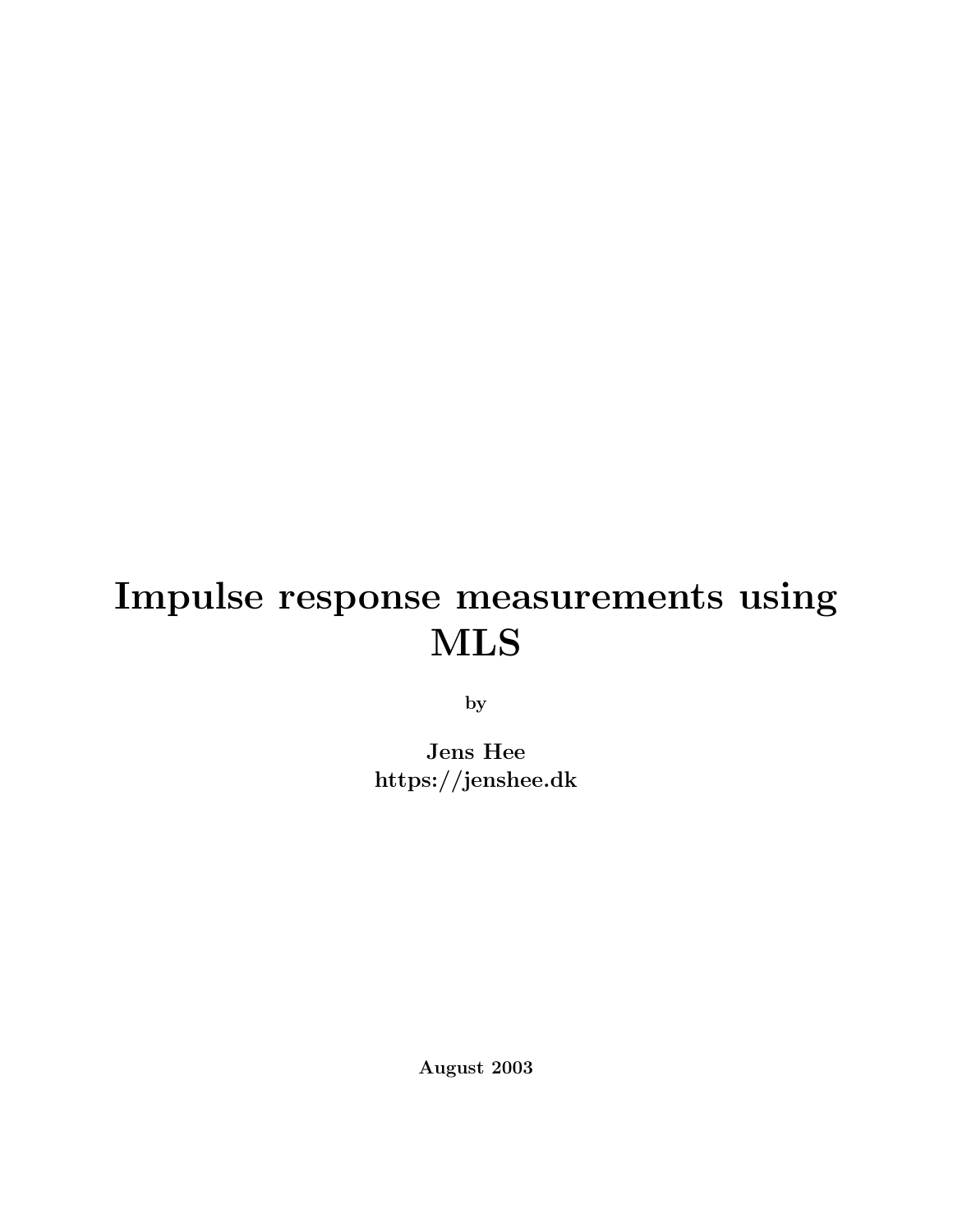# Change log

#### 20. May 2003

1. Document started.

#### 11. July 2003

1. First version released.

#### 30. July 2003

- 1. The section about primitive polynomials is replaced by a section about finite fields.
- 2. A program example is added.

#### 1. August 2003

- 1. Extension of reordering example in section "Deconvolution step by step".
- 2. Bibliography added.

#### 6. August 2003

1. Formula for deconvolution is corrected for DC offset.

#### 7. March 2020

1. Meta data added.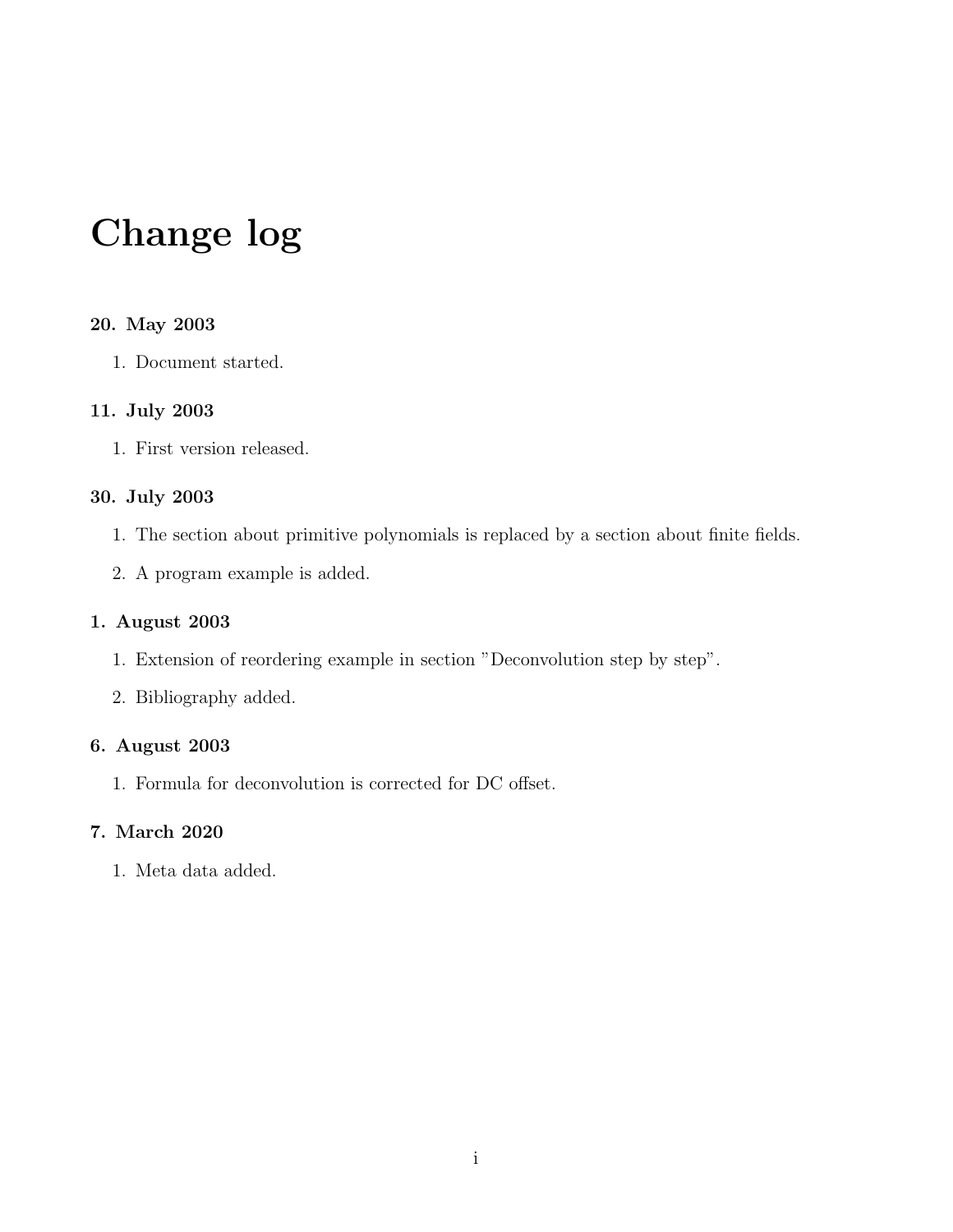# **Contents**

|                | 1 Introduction                      |                               |                |  |
|----------------|-------------------------------------|-------------------------------|----------------|--|
|                | 1.1                                 |                               |                |  |
|                |                                     |                               |                |  |
|                |                                     | 2 The Maximum Length Sequence | 3              |  |
|                | 2.1                                 |                               |                |  |
|                | 2.2                                 |                               | $\overline{4}$ |  |
|                | 2.3                                 |                               |                |  |
| 3 <sup>1</sup> | 5<br>Computing the impulse response |                               |                |  |
|                | 3.1                                 |                               | $\overline{5}$ |  |
|                | 3.2                                 |                               | 6              |  |
|                | 3.3                                 |                               | 6              |  |
|                | 3.4                                 |                               | $\overline{7}$ |  |
|                | 3.5                                 |                               | $\overline{7}$ |  |
|                |                                     |                               | 9              |  |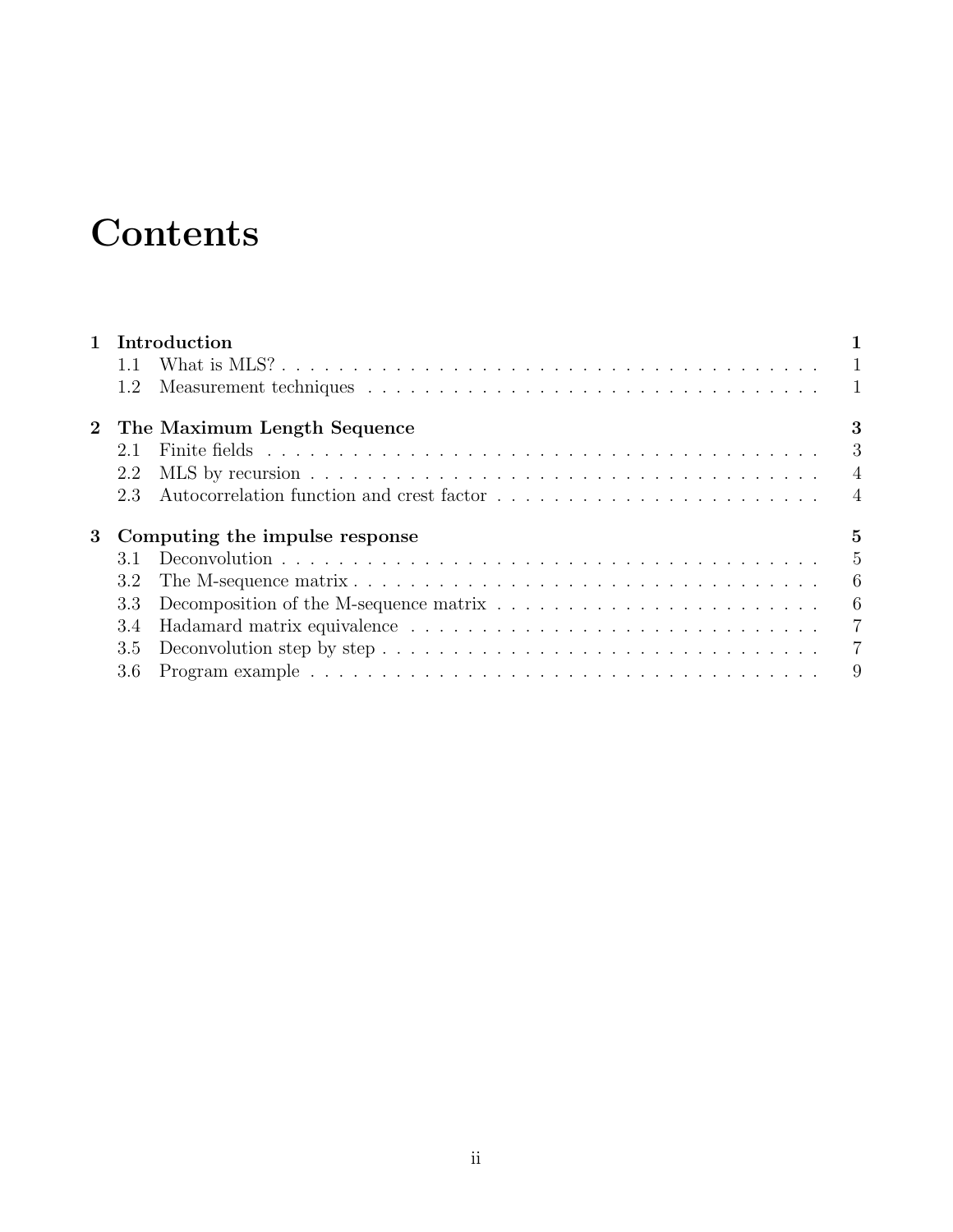## <span id="page-3-0"></span>Chapter 1

## Introduction

### <span id="page-3-1"></span>1.1 What is MLS?

MLS (Maximum length sequence) for signal processing purposes is the name of a pseudo random signal consisting of the values 1 and -1. It is periodic with the period  $P = 2^N - 1$  and has a flat frequency response (see Chapter 2).

MLS is also the name of a computational cost effective technique for measuring the impulse response of a linear system using the MLS signal as an input to the system (see Chapter 3).

### <span id="page-3-2"></span>1.2 Measurement techniques

The impulse response and the frequency response of a system are the Fourier transforms of each other. It is therefore only necessary to measure one of them, then the other one is known. In the following some of the more common techniques are briefly reviewed.

#### Impulse excitation

A strait forward method is to use an impulse as the excitation signal. The output from the system is then by definition the impulse response. The draw back of this method is that the impulse must be short enough to have a flat frequency response over the frequency range of interest and at the same time produce enough energy to give a reasonable signal to noise ratio without overloading the system. The signal to noise ratio can be improved by averaging, but the measurement time will increase correspondingly.

#### Linear sweep excitation

If a linear sweep is used for excitation, the frequency response of the system under consideration can be obtained by mixing the output of the system with the applied sweep signal followed by a low-pass filtering. In practice the method is more complicated than indicated, but the details are not given here. Since a sweep is used for excitation a high signal to noise ratio is obtained. Lowering the sweep rate can increase the S/N ratio. The method can also be used for measuring the distortion of non-linear systems.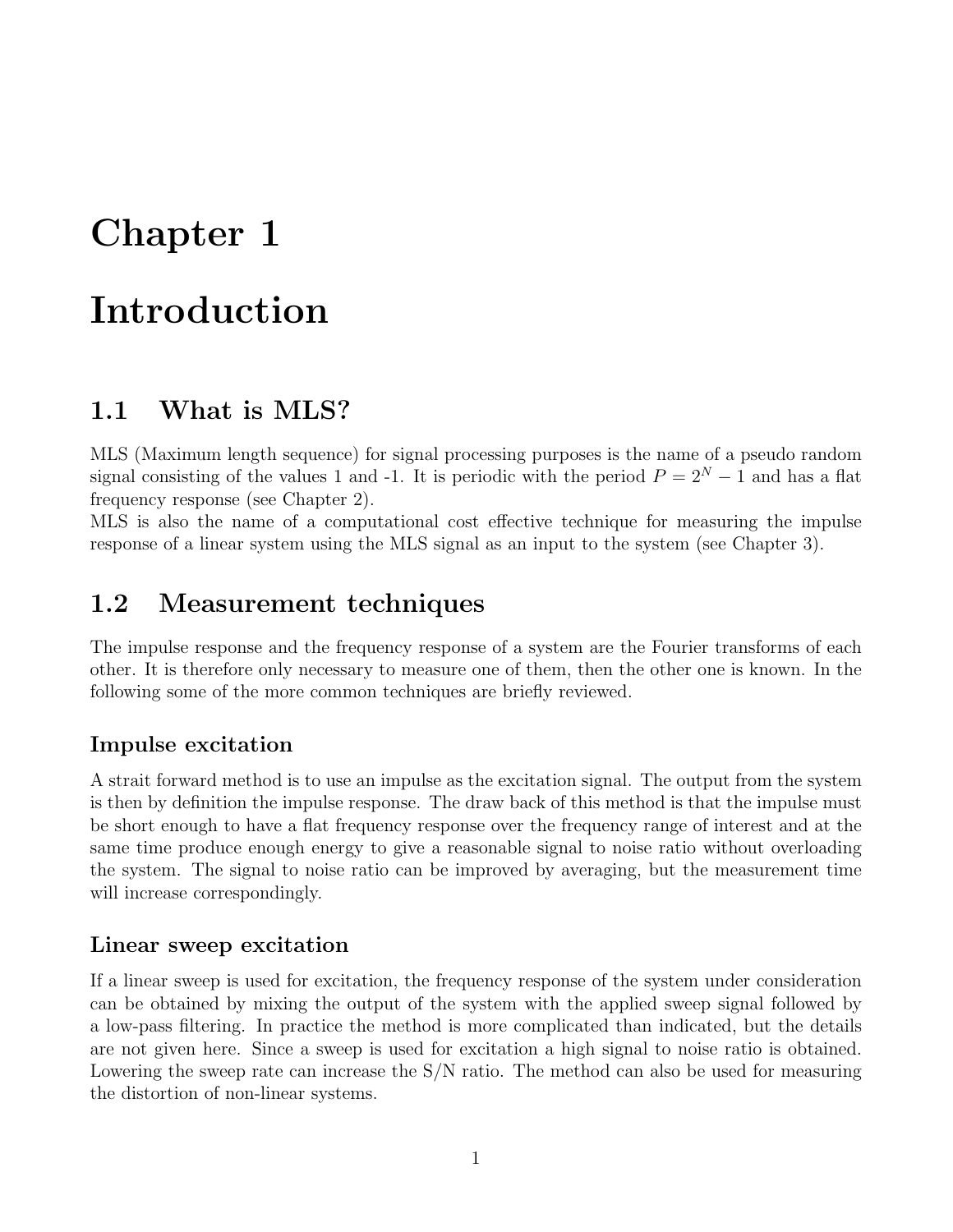### Stepped sine excitation

Stepped sine analysis is carried out similar to the linear sweep method except that the excitation signal is stepped through a sequence of frequencies. Normally this method is used to obtain a logarithmic frequency axis and is not suitable for measuring the impulse response.

#### MLS excitation

The Impulse response of a system can be measured by applying an MLS signal and process the output by a modified Hadamard transform. The details are given below. The method has several advantages. The processing is simple (although theoretically complex), which can be important for small computer systems. The method gives a good S/N ratio due to the low crest factor of the MLS signal.

#### Two-channel FFT

The previous methods all use a particular excitation signal. It is also assumed that the measurement channel has a linear amplitude and phase characteristic. If both input and output of the system are measured and processed using FFT, the frequency response of the system can be obtained using almost any input signal and only amplitude and phase match between channels is required. The method is computational more complex than the MLS method, but gives a high degree of freedom for selecting the excitation signal.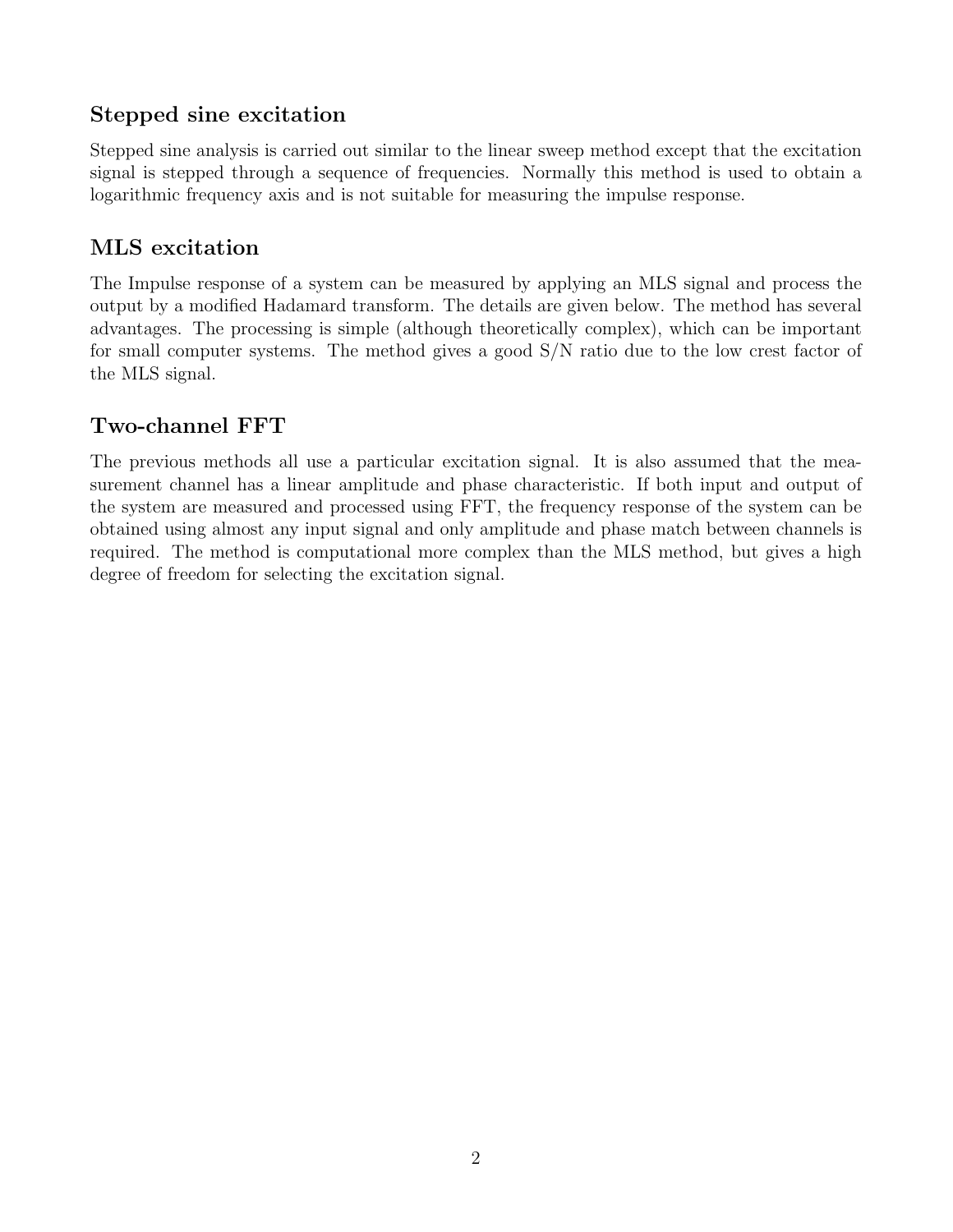## <span id="page-5-0"></span>Chapter 2

## The Maximum Length Sequence

As mentioned above an MLS signal is a pseudo random periodic sequence. It can be generated by a one-bit linear feedback shift-register whose characteristic polynomial is primitive (see below), but for signal processing, the binary states of 0 and 1 are mapped into  $\pm 1$ . The theory about primitive polynomials is part of the rather extensive theory about finite fields also called Gallois fields. The next section gives some facts from this theory.

### <span id="page-5-1"></span>2.1 Finite fields

A finite field is a finite set where addition, subtraction, multiplication and division are defined. Finite fields exist only when the number of elements are  $p^N$  where p is a prime and N any positive integer. Only fields with  $p = 2$  are of interest for MLS signals.

It can be shown that the elements in such a field can be represented by the  $2^N$  polynomials of degree  $\leq N-1$  with coefficients 0 and 1 and the multiplication and division is defined modulo an irreducible polynomial of degree  $N$ . When adding and subtracting coefficients the operation is modulo-2.

For  $N=3$  an irreducible polynomial is  $x^3 + x + 1$  because neither 0 nor 1 are roots. The elements in the field are:

| 000     |
|---------|
| 001     |
| $010\,$ |
| 100     |
| 011     |
| 110     |
| 111     |
| 101     |
|         |

It is seen that apart from the first element each element is equal to the previous one multiplied by x. When an irreducible polynomial has this property it is called a primitive polynomial and  $x$ is called a primitive element or generating element. For  $N = 3$  both the irreducible polynomials are primitive but for  $N = 4$  only two of the three irreducible polynomials are primitive.

It is not simple to find the primitive polynomials, but several textbooks give lists of primitive polynomials up to a very high degree. Some of them can also be recovered from the program example (see below).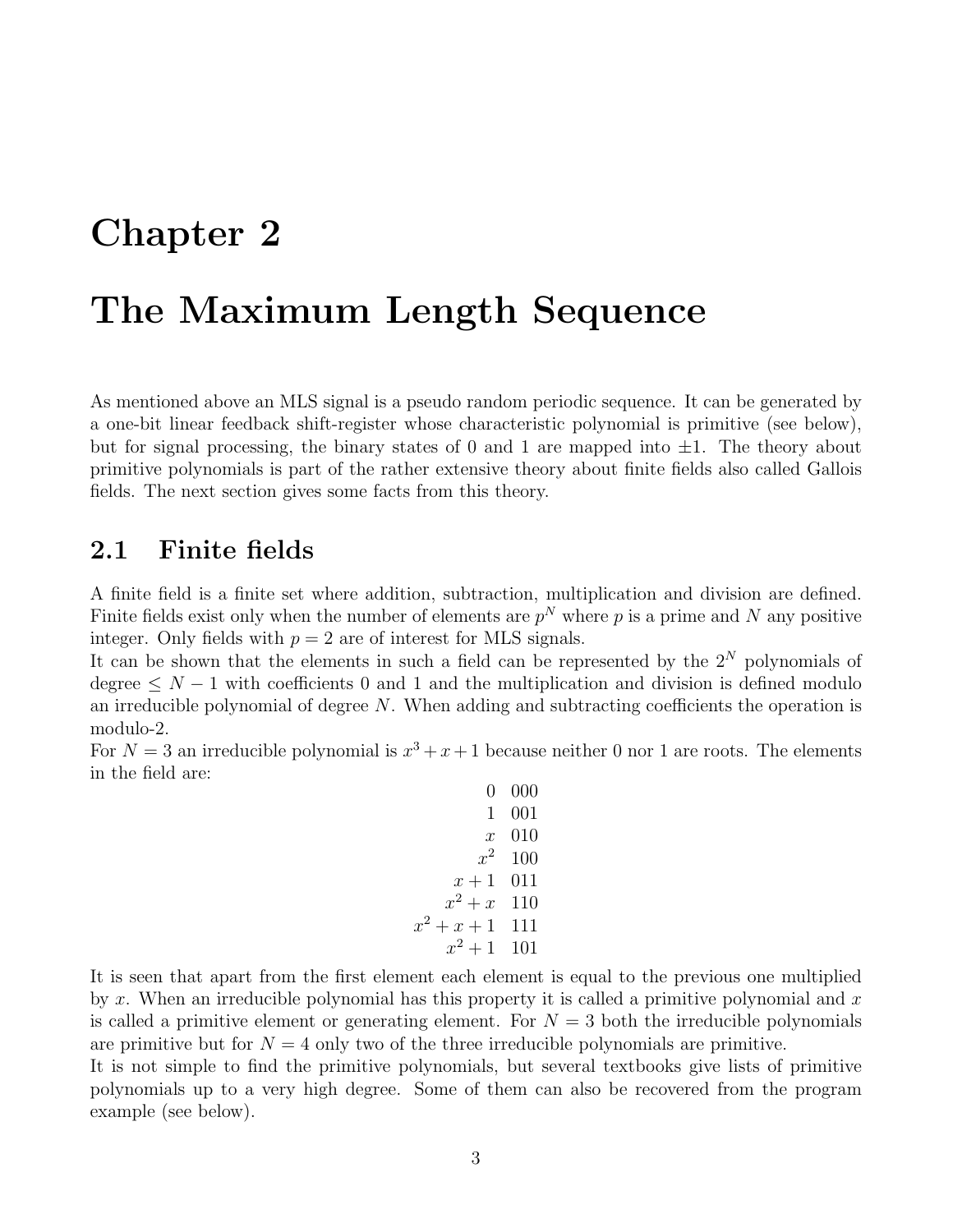#### <span id="page-6-0"></span>2.2 MLS by recursion

If the primitive polynomial is given by:

$$
p(x) = x^{n} + a_{n-1}x^{n-1} + \dots + a_{1}x + a_{0}
$$

a maximum length sequence can be calculated from the recursion formula:

$$
s_{k+n} = a_{n-1}s_{k+n-1} + \dots + a_0s_k
$$

As an example the polynomial  $x^3 + x + 1$  is primitive and the recursion  $s_{k+3} = s_{k+1} + s_k$  can be used to generate the sequence:

$$
1, 1, 1, 0, 0, 1, 0, 1, 1, 1, 0, \dots
$$

Note that the sequence repeats itself after  $2^3 - 1 = 7$  samples. If an irreducible but not primitive polynomial had been used the resulting repetition would have been shorter. It can be shown that the repetition can be no longer. That is why sequences generated by primitive polynomials are called maximum length sequences.

By replacing 0 by 1 and 1 by -1 one gets an MLS signal with period 7:

$$
-1, -1, -1, 1, 1, -1, 1, -1, -1, -1, 1, \dots
$$

#### <span id="page-6-1"></span>2.3 Autocorrelation function and crest factor

The autocorrelation function of the MLS signal is given by:

$$
\rho(k) = \begin{cases} 1 & \text{for} \quad k = 0\\ -\frac{1}{P} & \text{for} \quad 0 < k < P - 1 \end{cases}
$$

It is seen that the spectrum of the sequence is flat except for the DC component. The crest factor  $c_f = 1$  which is 3 dB lower than for a sine wave.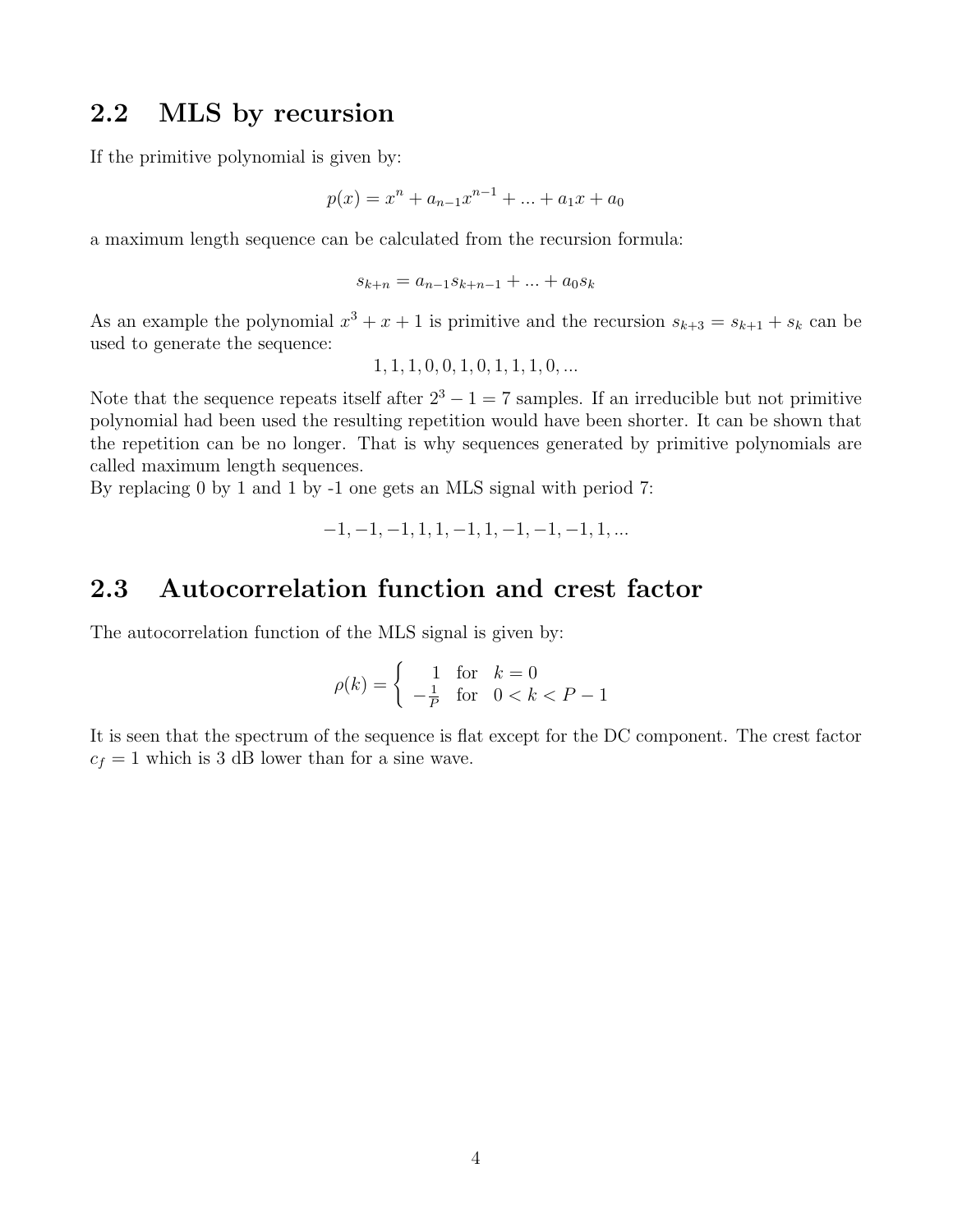## <span id="page-7-0"></span>Chapter 3

## Computing the impulse response

## <span id="page-7-1"></span>3.1 Deconvolution

If the impulse response of a system is  $h$  then the input output relation is given by the convolution:

$$
y = h * x
$$

If  $y$  is convolved with a sequence  $z$ :

$$
y * z = h * x * z = h'
$$

If:

1.  $x * z$  is a sequence of delta functions with the periodicity of x

2. The length of  $h$  is shorter than the periodicity of  $x$ .

then  $h'$  is a periodic version of the impulse response  $h$ . If  $z_n = x_{-n}$  then  $x * z$  is the autocorrelation function of the sequence x and it is seen from the above that when  $x$  is an MLS signal the first clause is fulfilled except for a DC offset. The periodicity of the MLS signal must be adjusted in order to fulfill the second clause. For an MSL signal  $h'$  is given by:

$$
h'(n) = \frac{1}{P+1} \left( \sum_{k=1}^{P} y(k)x(k-n) - \sum_{k=1}^{P} y(k) \right)
$$

where  $P$  is the periodicity of the sequence. In matrix form the deconvolution term for a 7 sample sequence can be written:

$$
\begin{pmatrix}\nh_1 \\
h_2 \\
h_3 \\
h_4 \\
h_5 \\
h_6 \\
h_7\n\end{pmatrix} = \begin{pmatrix}\nx_1 & x_2 & x_3 & x_4 & x_5 & x_6 & x_7 \\
x_2 & x_3 & x_4 & x_5 & x_6 & x_7 & x_1 \\
x_3 & x_4 & x_5 & x_6 & x_7 & x_1 & x_2 \\
x_4 & x_5 & x_6 & x_7 & x_1 & x_2 & x_3 \\
x_5 & x_6 & x_7 & x_1 & x_2 & x_3 & x_4 \\
x_6 & x_7 & x_1 & x_2 & x_3 & x_4 & x_5 \\
x_7 & x_1 & x_2 & x_3 & x_4 & x_5 & x_6\n\end{pmatrix} \begin{pmatrix}\ny_1 \\
y_2 \\
y_3 \\
y_4 \\
y_5 \\
y_6 \\
y_7\n\end{pmatrix}
$$

 $\setminus$ 

 $\begin{array}{c} \hline \end{array}$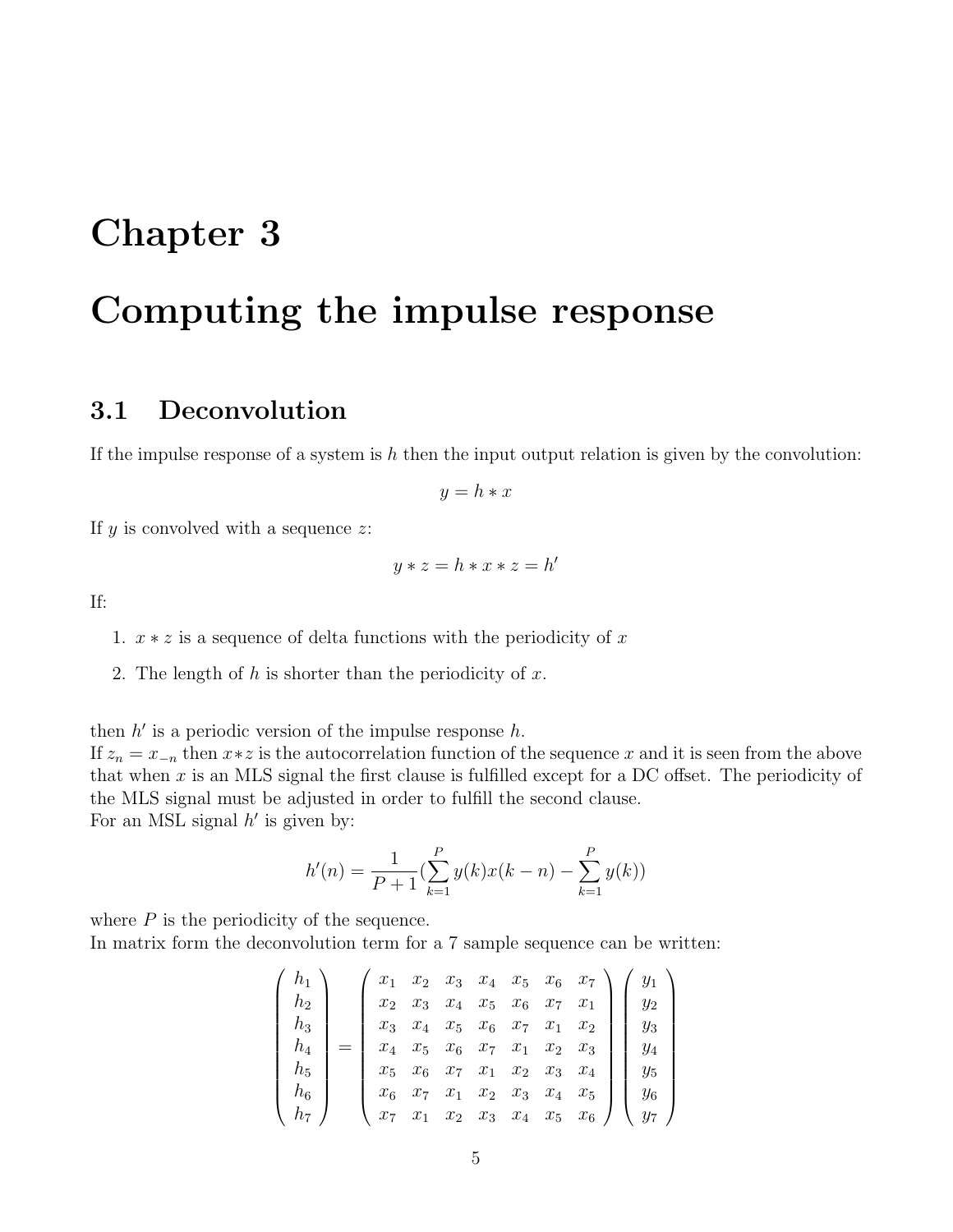#### <span id="page-8-0"></span>3.2 The M-sequence matrix

As mentioned above the MLS signal only consists of  $+1$  and  $-1$  and the matrix can be written:

$$
\begin{pmatrix}\nh_1 \\
h_2 \\
h_3 \\
h_4 \\
h_5 \\
h_6 \\
h_7\n\end{pmatrix} = \begin{pmatrix}\n-1 & -1 & -1 & 1 & 1 & -1 & 1 \\
-1 & -1 & 1 & 1 & -1 & 1 & -1 \\
-1 & 1 & 1 & -1 & 1 & -1 & -1 \\
1 & -1 & 1 & -1 & -1 & -1 & 1 \\
-1 & 1 & -1 & -1 & -1 & 1 & 1 \\
-1 & 1 & -1 & -1 & -1 & 1 & 1 \\
1 & -1 & -1 & -1 & -1 & 1 & 1\n\end{pmatrix} \begin{pmatrix}\ny_1 \\
y_2 \\
y_3 \\
y_4 \\
y_5 \\
y_6 \\
y_7\n\end{pmatrix}
$$

It is clear that no multiplications are required and the number of additions is  $P(P-1)$ . The number of additions can be reduced to approximately  $P \log_2(P)$  by reordering the matrix and using the fast Hadamard transform as shown in the next section.

### <span id="page-8-1"></span>3.3 Decomposition of the M-sequence matrix

Returning to the binary formulation in Chapter 2 it is easy to see that the matrix  $M$  is symmetric and thus not only the rows but also the columns satisfy the recursion formula. Therefore every row (column) of M can be expressed as a linear modulo-2 combinations of the first N rows (columns) and we can write:  $\mathcal{L}_{\alpha}$ 

$$
M = LS = L'S'
$$

where L is a matrix of order  $P \times N$ , S is the  $N \times P$  matrix formed by the first N rows of M and the primes denote matrix transposition.  $M$  can then be written:

$$
M = LS = \begin{pmatrix} 1 & 1 & 1 & 0 & 0 & 1 & 0 \\ 1 & 1 & 0 & 0 & 1 & 0 & 1 \\ 1 & 0 & 0 & 1 & 0 & 1 & 1 \\ 0 & 0 & 1 & 0 & 1 & 1 & 1 \\ 0 & 1 & 0 & 1 & 1 & 1 & 0 \\ 0 & 1 & 1 & 1 & 0 & 0 & 1 \end{pmatrix} = \begin{pmatrix} 1 & 0 & 0 \\ 0 & 1 & 0 \\ 0 & 0 & 1 \\ 1 & 1 & 0 \\ 0 & 1 & 1 \\ 1 & 0 & 1 \end{pmatrix} \begin{pmatrix} 1 & 1 & 1 & 0 & 0 & 1 & 0 \\ 1 & 1 & 1 & 0 & 0 & 1 & 0 \\ 1 & 1 & 0 & 0 & 1 & 0 & 1 \\ 1 & 0 & 1 & 1 & 1 \\ 1 & 0 & 1 & 1 \end{pmatrix}
$$

Since all rows of  $M$  are distinct all rows of L are distinct. Moreover since  $S$  consists of the first N rows of M the first N rows of L form an identity matrix.

If the the first  $N$  columns of  $S$  are considered one can write:

$$
L\sigma=S'
$$

and since every nonzero binary  $N$ -vector appears in both  $L$  and  $S'$  we get:

$$
L=S'\sigma^{-1}
$$

Consequently L consists of columns in M which forms an identity matrix by the first N rows.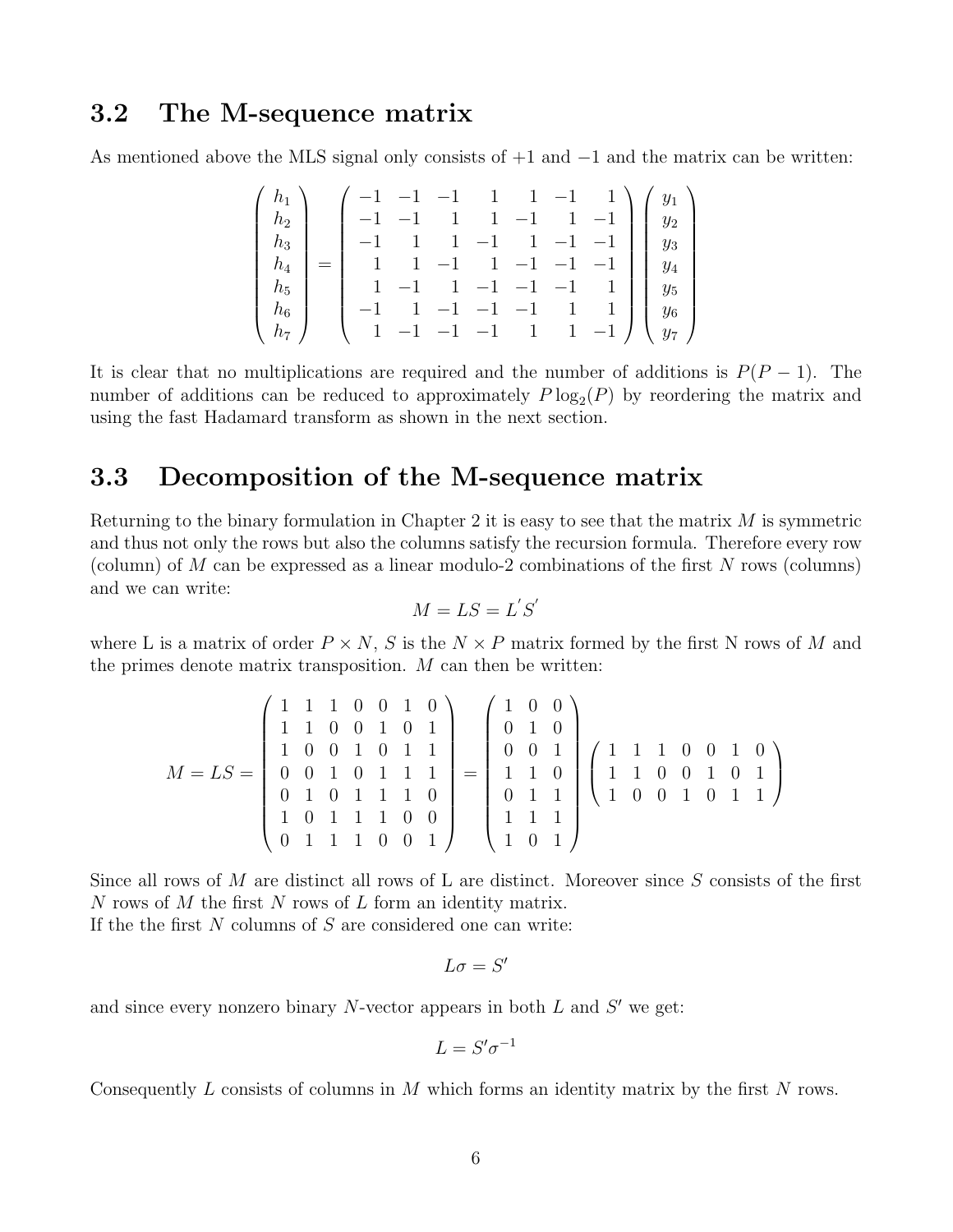### <span id="page-9-0"></span>3.4 Hadamard matrix equivalence

It can be shown that the Hadamard matrix can be written in a similar way to the M matrix:

$$
H=BB'=\left(\begin{array}{cccccc} 0 & 0 & 0 & 0 & 0 & 0 & 0 \\ 0 & 1 & 0 & 1 & 0 & 1 & 0 & 1 \\ 0 & 0 & 1 & 1 & 0 & 0 & 1 & 1 \\ 0 & 0 & 0 & 0 & 1 & 1 & 1 & 1 \\ 0 & 1 & 0 & 1 & 1 & 0 & 1 & 0 \\ 0 & 0 & 1 & 1 & 1 & 1 & 0 & 0 \\ 0 & 0 & 1 & 1 & 1 & 1 & 0 & 0 \\ 0 & 1 & 1 & 0 & 1 & 0 & 0 & 1 \end{array}\right)=\left(\begin{array}{ccccc} 0 & 0 & 0 & 0 \\ 0 & 0 & 1 & 0 \\ 0 & 1 & 0 & 0 \\ 1 & 0 & 1 & 0 \\ 1 & 0 & 1 & 0 \\ 1 & 1 & 1 & 0 \\ 1 & 1 & 1 & 0 \\ 1 & 1 & 1 & 1 \end{array}\right)\left(\begin{array}{ccccc} 0 & 0 & 0 & 1 & 1 & 1 & 1 \\ 0 & 0 & 0 & 1 & 1 & 1 & 1 \\ 0 & 0 & 1 & 1 & 1 & 1 & 1 \\ 0 & 1 & 0 & 1 & 0 & 1 & 0 \\ 1 & 1 & 1 & 0 & 1 & 0 & 1 \\ 1 & 1 & 1 & 1 & 1 & 1 \end{array}\right)
$$

Note that H has  $P + 1$  rows and  $P + 1$  columns. If a zero row and a zero column are bordered to the left and top of  $M$ ,  $M$  can be transformed into  $H$  by reordering the columns and rows according to L and S. The fast Hadamard transform can then be used to compute the matrix product involving M and the number of additions can be reduced to  $P \log_2(P)$ .

### <span id="page-9-1"></span>3.5 Deconvolution step by step

Although theoretically complex the steps necessary to perform the deconvolution are fairly simple and are as follows:

- 1. Generate the MLS signal.
- 2. Reorder the output sequence from the system under consideration according to the columns of S and add a zero element in front. If the system under consideration is DC coupled  $-\sum y_n$  should be used as the first element.
- 3. Apply the fast Hadamard transform to the reordered output sequence.
- 4. Omit the first element of the output from the Hadamard transform, reorder according to the rows of L and divide by  $P + 1$ .

The reordering of  $y$  in the example above gives the following:

$$
\begin{pmatrix}\n1 & 1 & 1 & 0 & 0 & 1 & 0 \\
1 & 1 & 0 & 0 & 1 & 0 & 1 \\
1 & 0 & 0 & 1 & 0 & 1 & 1 \\
7 & 6 & 4 & 1 & 2 & 5 & 3\n\end{pmatrix}
$$
\n
$$
\begin{pmatrix}\ny_1 & y_2 & y_3 & y_4 & y_5 & y_6 & y_7\n\end{pmatrix} \rightarrow \begin{pmatrix}\ny_4 & y_5 & y_7 & y_3 & y_6 & y_2 & y_1\n\end{pmatrix}
$$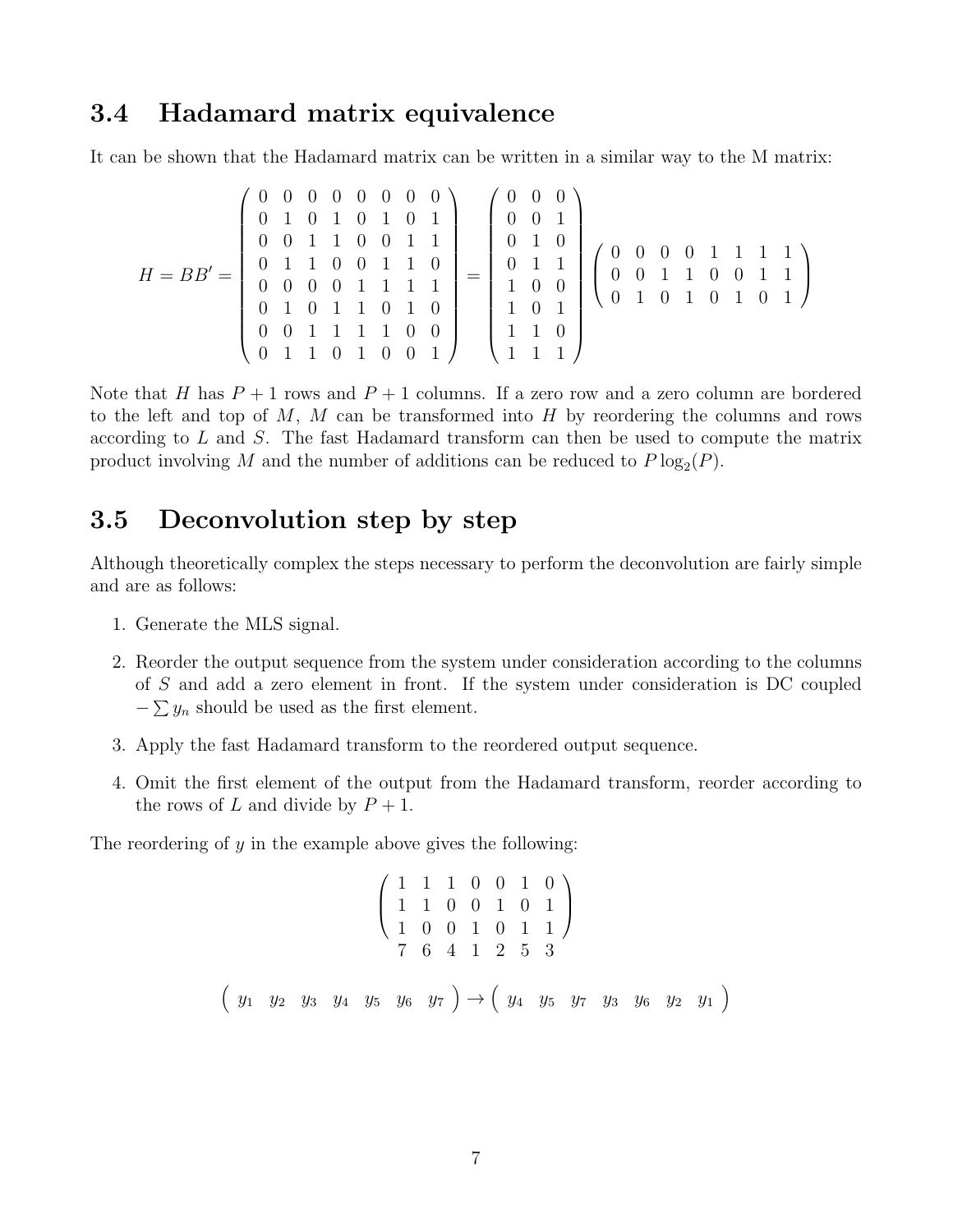The reordering of the output of the Hadamard transform gives the impulse response  $h$ :

$$
\left(\begin{array}{cccc} 1 & 0 & 0 \\ 0 & 1 & 0 \\ 0 & 0 & 1 \\ 1 & 1 & 0 \\ 0 & 1 & 1 \\ 1 & 1 & 0 \\ 1 & 1 & 1 \\ 1 & 0 & 1 \end{array}\right) \left(\begin{array}{c} 4 \\ 2 \\ 1 \\ 6 \\ 3 \\ 7 \\ 7 \\ 5 \end{array}\right)
$$

$$
\left(h_4 \quad h_2 \quad h_1 \quad h_6 \quad h_3 \quad h_7 \quad h_5\right) \rightarrow \left(h_1 \quad h_2 \quad h_3 \quad h_4 \quad h_5 \quad h_6 \quad h_7\right)
$$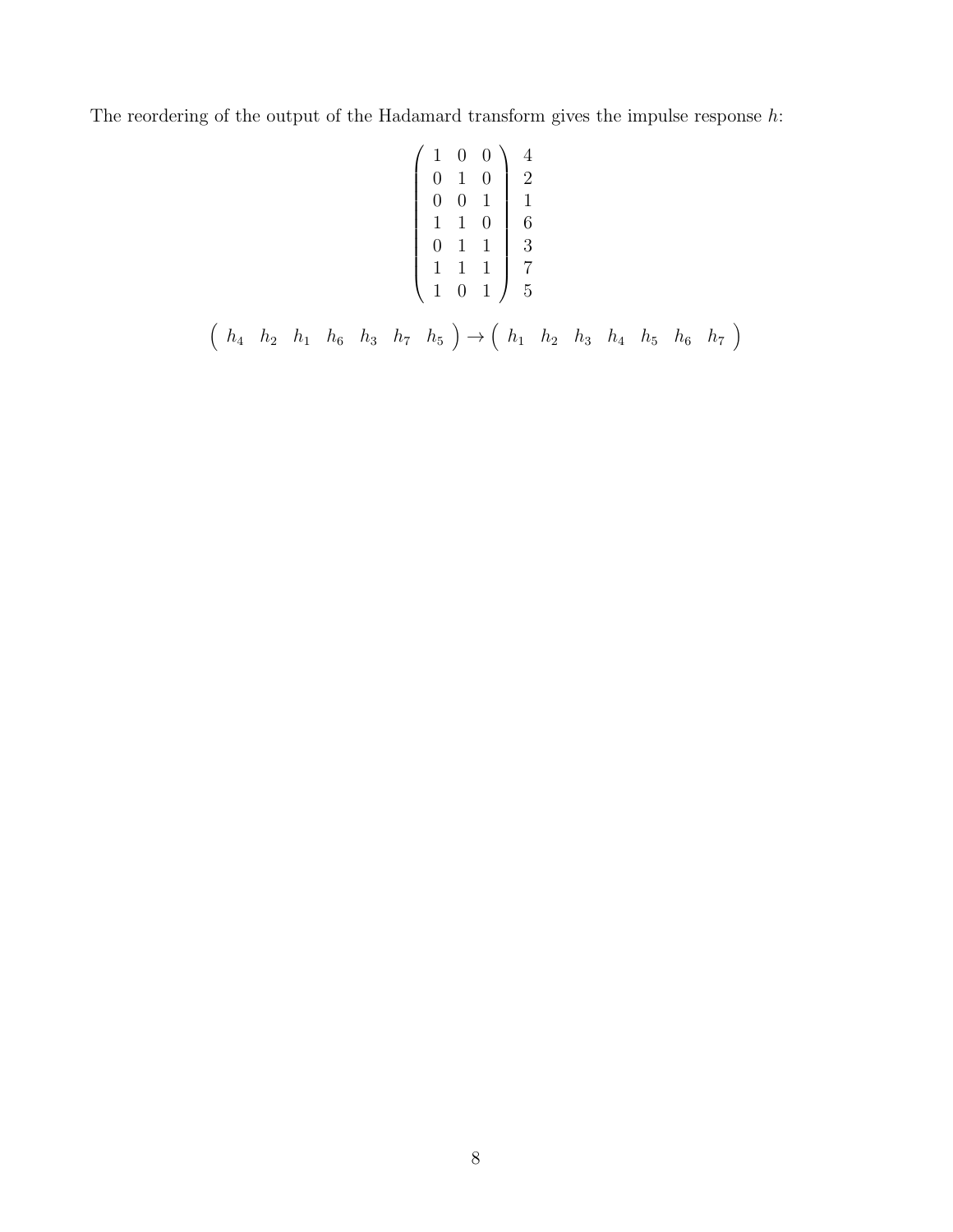### <span id="page-11-0"></span>3.6 Program example

```
#include "stdio.h"
void GenerateSignal(bool *mls, double *signal, long P)
{
   long i;
   double *input = new double[P];for (i = 0; i < P; i++) // Change 0 to 1 and 1 to -1
   {
       input[i] = -2 * mls[i] + 1;}
   for (i = 0; i < P; i++) // Simulate a system with h = {2, 0.4, 0.2, -0.1, -0.8}, just an example
   {
       signal[i] =2.0 * input [(P + i - 0) % P]+ 0.4 * input[(P + i - 1) % P]
        + 0.2 * input[(P + i - 2) % P]
       - 0.1 * input[(P + i - 3) % P]- 0.8 * input[(P + i - 4) % P];}
   delete []input;
}
void GenerateMls(bool *mls, long P, long N)
{
   const long maxNoTaps = 18;
    const bool tapsTab[16][18] = {0, 0, 0, 0, 0, 0, 0, 0, 0, 0, 1, 0, 0, 0, 0, 0, 0, 1,
       0, 0, 0, 0, 0, 0, 0, 0, 0, 0, 0, 0, 0, 1, 0, 0, 1, 0,
       0, 0, 0, 1, 0, 0, 0, 0, 0, 0, 0, 0, 1, 0, 1, 1, 0, 0,
       0, 0, 0, 0, 0, 0, 0, 0, 0, 0, 0, 0, 0, 1, 1, 0, 0, 0,
       0, 0, 0, 1, 0, 0, 0, 1, 0, 0, 0, 0, 1, 1, 0, 0, 0, 0,
       0, 0, 0, 0, 0, 0, 0, 0, 1, 1, 0, 1, 1, 0, 0, 0, 0, 0,
       0, 0, 0, 0, 0, 1, 0, 1, 0, 0, 1, 1, 0, 0, 0, 0, 0, 0,
       0, 0, 0, 0, 0, 0, 0, 0, 1, 0, 1, 0, 0, 0, 0, 0, 0, 0,
       0, 0, 0, 0, 0, 0, 1, 0, 0, 1, 0, 0, 0, 0, 0, 0, 0, 0,
       0, 0, 0, 0, 1, 0, 0, 0, 1, 0, 0, 0, 0, 0, 0, 0, 0, 0,
       0, 0, 0, 1, 1, 1, 0, 1, 0, 0, 0, 0, 0, 0, 0, 0, 0, 0,
       0, 0, 0, 1, 0, 0, 1, 0, 0, 0, 0, 0, 0, 0, 0, 0, 0, 0,
       0, 0, 0, 0, 1, 1, 0, 0, 0, 0, 0, 0, 0, 0, 0, 0, 0, 0,
       0, 0, 1, 0, 1, 0, 0, 0, 0, 0, 0, 0, 0, 0, 0, 0, 0, 0,
       0, 0, 1, 1, 0, 0, 0, 0, 0, 0, 0, 0, 0, 0, 0, 0, 0, 0,
       0, 1, 1, 0, 0, 0, 0, 0, 0, 0, 0, 0, 0, 0, 0, 0, 0, 0};
   bool taps[maxNoTaps];
   long i, j;
   bool *delayLine = new bool[maxNoTaps];
   long sum;
   for (i = 0; i < N; i++) // copy the N'th taps table
   {
        taps[i] = tapsTab(maxNoTaps - N][i];delayLine[i] = 1;
   }
   for (i = 0; i < P; i++) // Generate an MLS by summing the taps mod 2
    {
       sum = 0;
       for (j = 0; j < N; j++){
           sum += taps[j] * delayLine[j];}
```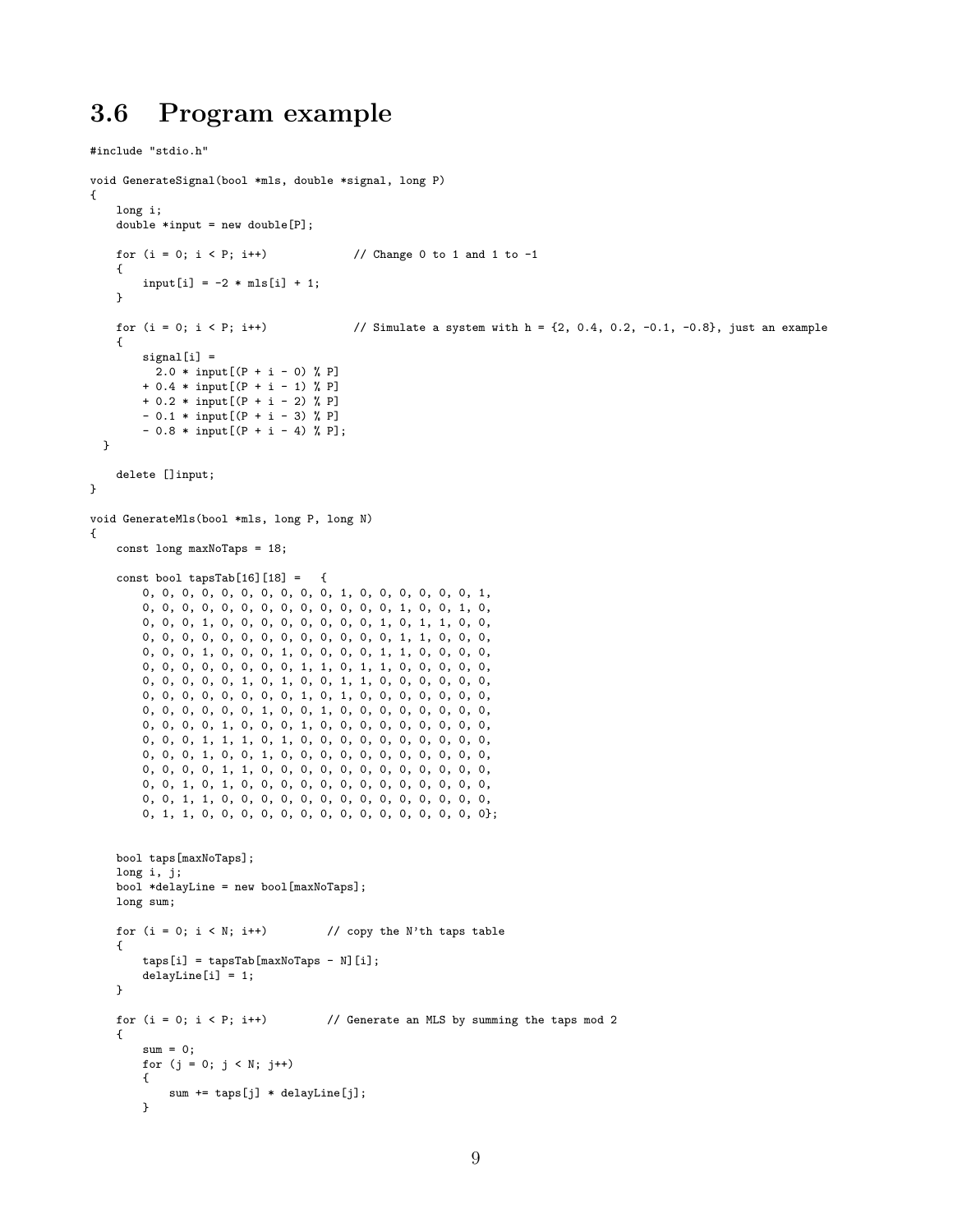```
sum &= 1; // mod 2
       mls[i] = delayLine[N - 1];for (j = N - 2; j \ge 0; j--)
       {
           delayLine[j + 1] = delayLine[j];}
       delayLine[0] = * (bool*)∑
    }
    delete []delayLine;
}
void FastHadamard(double *x, long P1, long N)
{
    long i, i1, j, k, k1, k2;
    double temp;
   k1 = P1;for (k = 0; k < N; k++){
       k2 = k1 \gg 1;for (j = 0; j < k2; j++){
           for (i = j; i < P1; i = i + k1){
               i1 = i + k2;temp = x[i] + x[i];x[i1] = x[i] - x[i1];x[i] = temp;}
       }
       k1 = k1 \gg 1;}
}
void PermuteSignal(double *sig, double *perm, long *tagS, long P)
{
    long i;
   double dc = 0;
    for (i = 0; i < p; i++)dc += sig[i];
    perm[0] = -dc;<br>for (i = 0; i < P; i++)
                                   // Just a permutation of the measured signal
       perm[tagS[i]] = sig[i];
}
void PermuteResponse(double *perm, double *resp, long *tagL, long P)
{
    long i;
    const double fact = 1 / double(P + 1);
   for (i = 0; i < P; i++) // Just a permutation of the impulse response
    {
       resp[i] = perm[tagL[i]] * fact;
    }
   resp[P] = 0;}
void GeneratetagL(bool *mls, long *tagL, long P, long N)
{
    long i, j;
```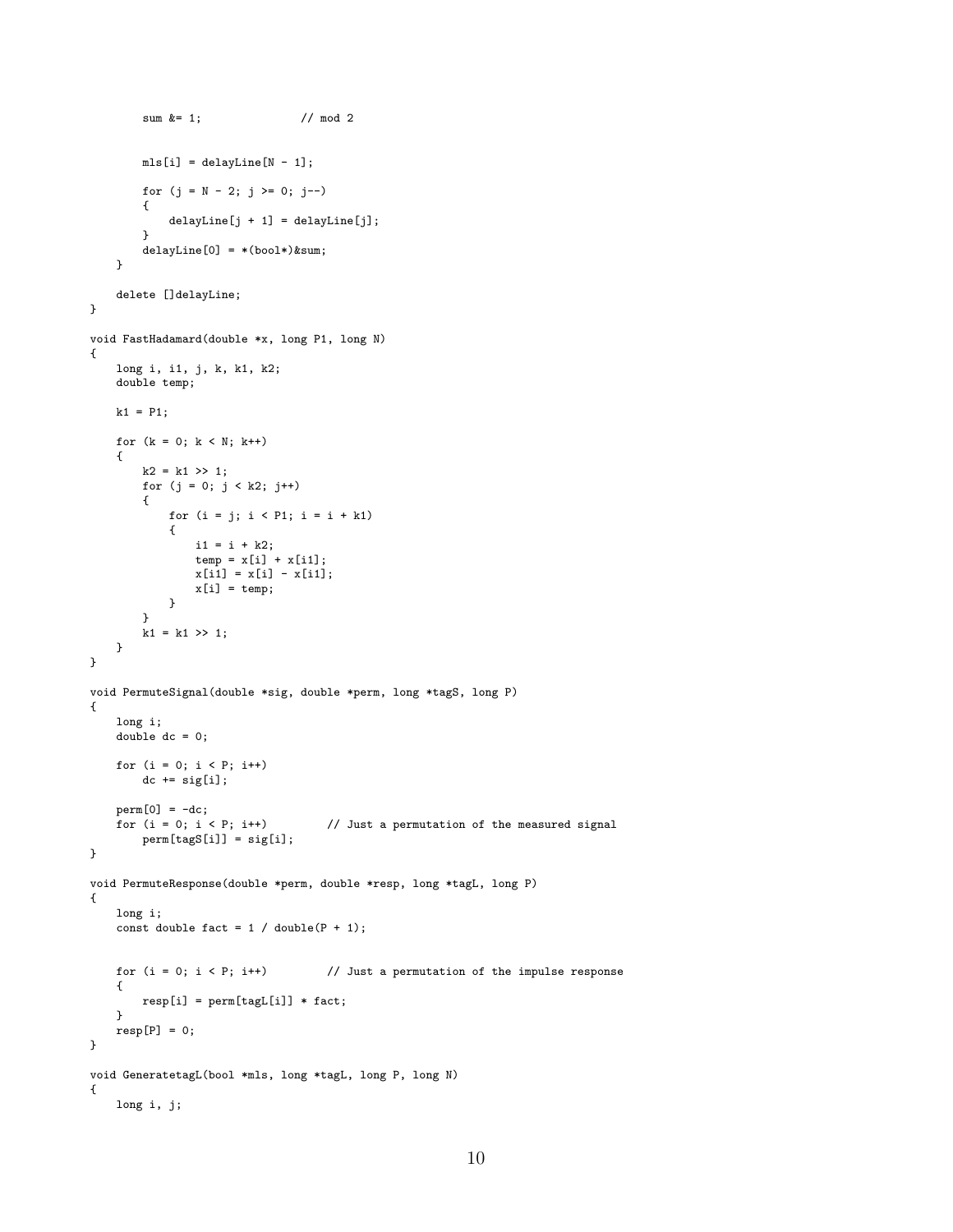```
long * colSum = new long[P];long *index = new long[N];for (i = 0; i < P; i++) // Run through all the columns in the autocorr matrix
    {
        colSum[i] = 0;<br>for (j = 0; j < N; j++)
                                     \frac{1}{\sqrt{2}} Find colSum as the value of the first N elements regarded as a binary number
         {
             colSum[i] += mls[(P + i - j) % P] << (N - 1 - j);
        }
        for ( j = 0; j < N; j++) // Figure out if colSum is a 2<sup>\gamma</sup> number and store the column as the j'th index
         {
             if (colSum[i] == (1 \le i))index[j] = i;}
    }
    for (i = 0; i < P; i++) // For each row in the L matrix
    {
        tagL[i] = 0;<br>for ( j = 0; j < N; j++)\frac{1}{1} Find the tagL as the value of the rows in the L matrix regarded as a binary number
        {
             tagL[i] += mls[(P + index[j] - i) % P] * (1 << j);}
    }
    delete []colSum;
    delete []index;
}
void GeneratetagS(bool *mls, long *tagS, long P, long N)
{
    long i, j;
    for (i = 0; i < p; i++) // For each column in the S matrix
    {
        tagS[i] = 0;<br>for (j = 0; j < N; j++)
                                       // Find the tagS as the value of the columns in the S matrix regarded as a binary number
        {
             tagS[i] += mls[(P + i - j) % P] * (1 << (N - 1 - j));}
    }
}
void main()
{
    const long N = 18;
    const long P = (1 \leq N) - 1;
    long i;
    bool *mls = new bool[P];
    long *tagL = new long[P];
    long * tagS = new long[P];double *signal = new double[P];
    double *perm = new double [P + 1];
    double *resp = new double [P + 1];
    GenerateMls(mls, P, N); <br> // Generate the Maximum length sequence<br> // Generate tagL for the L matrix<br> // Generate tagL for the L matrix
    GeneratetagL(mls, tagL, P, N); // Generate tagL for the L matrix<br>GeneratetagS(mls, tagS, P, N); // Generate tagS for the S matrix
                                                    // Generate tagS for the S matrix
    GenerateSignal(mls, signal, P); // Do a simulated measurement and get the signal
```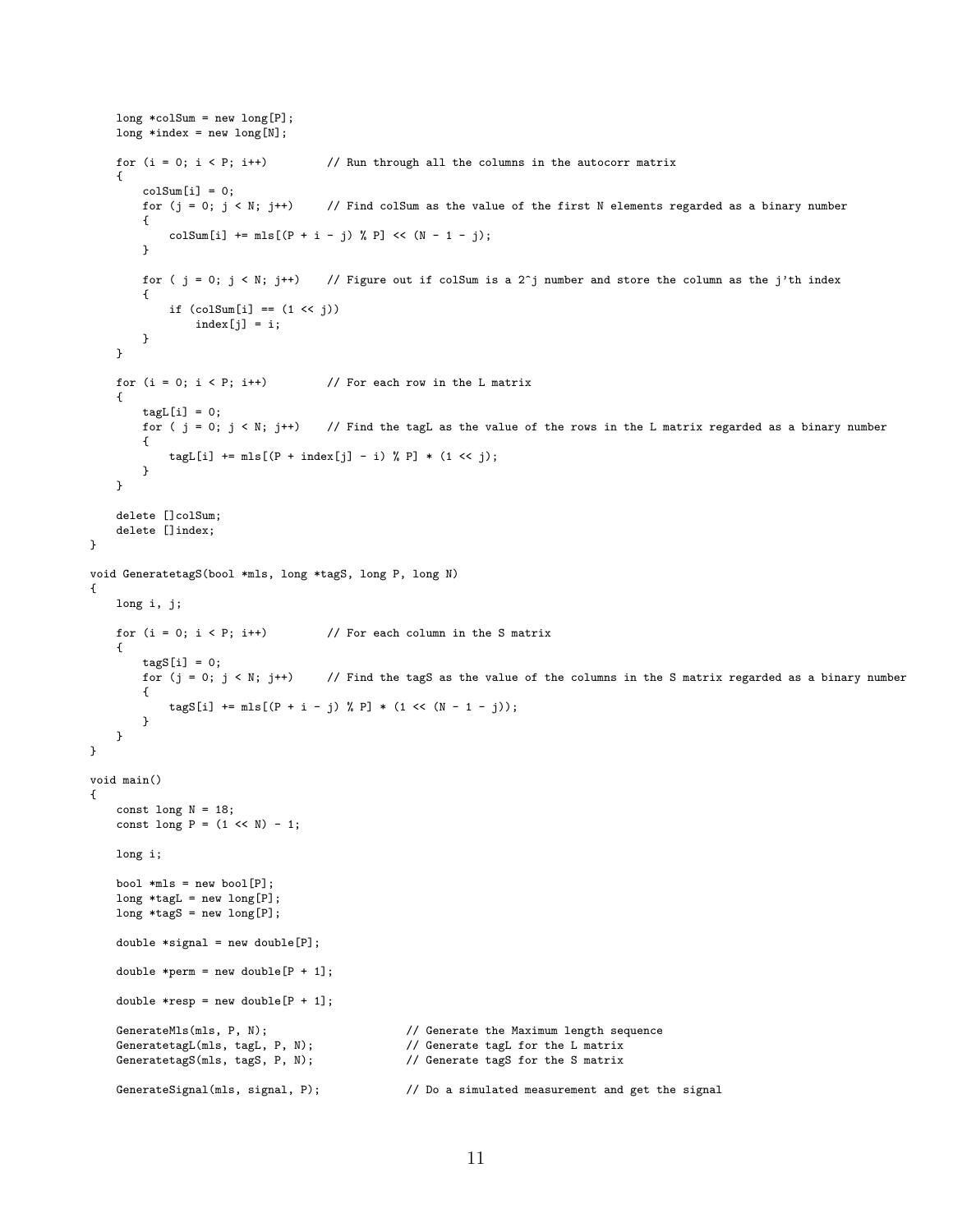```
FastHadamard(perm, P + 1, N);<br>
P + 1, N);<br>
P // Permute the impulseresponse accompared the impulseresponse accompared to the impulseresponse accompared to Pprintf("Impulse response:\n");
for (i = 0; i < 10; i++)printf("%10.5f\n", resp[i]);
delete []mls;
delete []tagL;
delete []tagS;
delete []signal;
delete []perm;
delete []resp;
```
}

PermuteSignal(signal, perm, tagS, P); // Permute the signal according to tagS<br>FastHadamard(perm, P + 1, N); // Do a Hadamard transform in place

// Permute the impulseresponse according to tagL